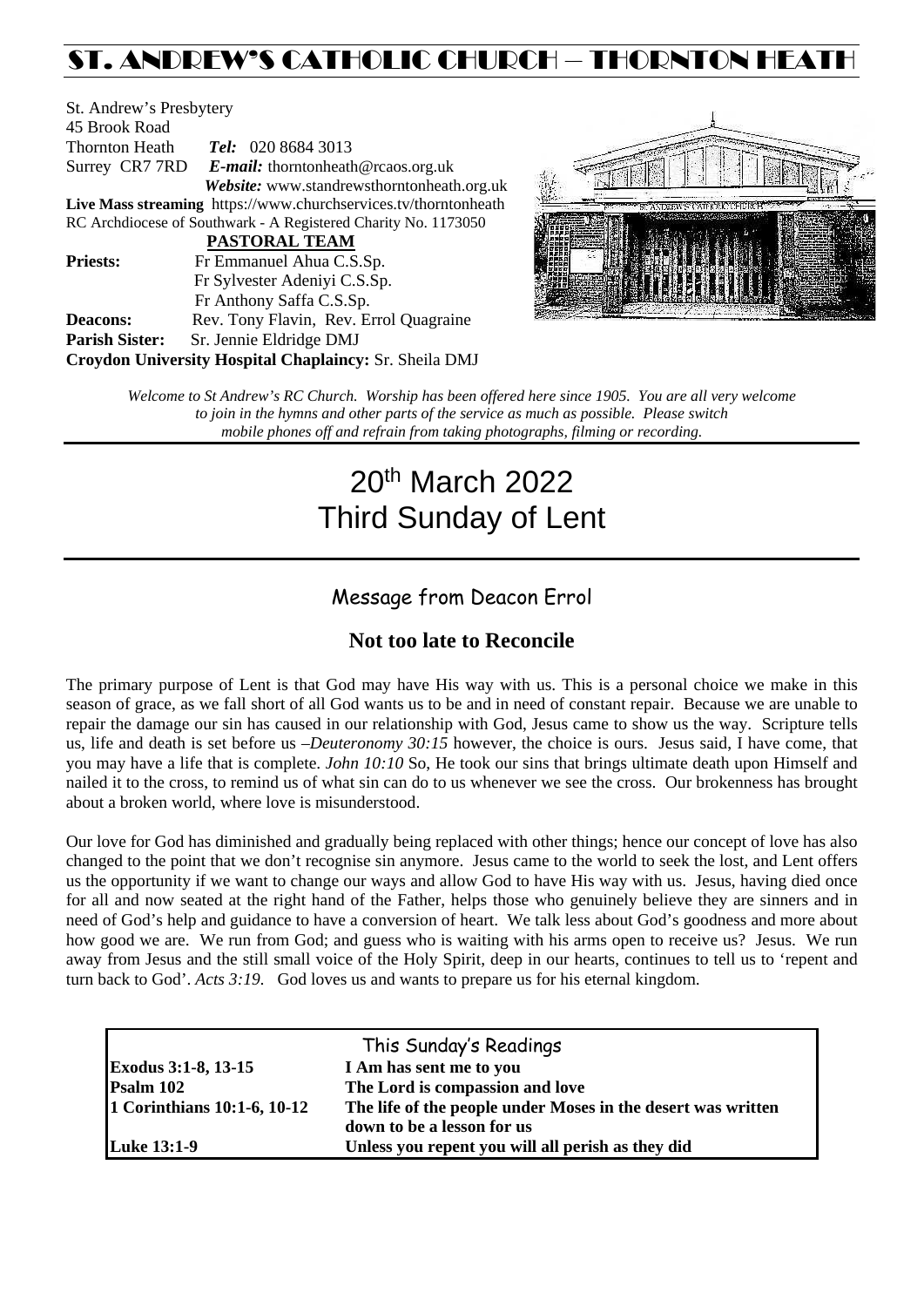| UIUI Y JUI THE WEEN             |                    |                                        |                                             |  |
|---------------------------------|--------------------|----------------------------------------|---------------------------------------------|--|
| Sunday 20 <sup>th</sup> March   |                    | 6.00pm (Saturday) First Mass of Sunday | For the people of the parish                |  |
| $3^{rd}$ Sunday of Lent         | 9.30am             | Mass                                   | Mr & Mrs Charles Nkamuo & Family            |  |
|                                 |                    |                                        | - Thanksgiving                              |  |
|                                 | 11.30am            | Mass                                   | Rose Freeman RIP                            |  |
|                                 | 6.00 <sub>pm</sub> | Mass                                   | <b>Sr Mary Martin RIP</b>                   |  |
|                                 | $7.00 - 9.00$ pm   | <b>Charismatic Prayer Group</b>        |                                             |  |
| Monday 21st March               | 7.30am             | <b>Mass</b>                            | Les Lawrinson RIP                           |  |
|                                 | 10.00am            | <b>Mass</b>                            | For Our Suffering Souls Anniv               |  |
|                                 | $7.00 - 9.00$ pm   | <b>Parish Surgery</b>                  |                                             |  |
| Tuesday 22 <sup>nd</sup> March  | 7.30am             | <b>Mass</b>                            | Donovan Family (F)                          |  |
|                                 | 10.00am            | <b>Mass</b>                            | Jude-Martin Etuka - Special Intention       |  |
|                                 | $7.45 - 9.00$ pm   | <b>RCIA</b> (hall)                     |                                             |  |
| <b>Wednesday 23rd March</b>     | 7.30am             | <b>Mass</b>                            |                                             |  |
|                                 | 10.00am            | Mass                                   | Donald Rebeiro RIP - In memory of           |  |
|                                 | 6.00pm             | <b>St James the Great School-</b>      | his 100 <sup>th</sup> Birthday              |  |
|                                 |                    | <b>Stations of the Cross</b>           |                                             |  |
|                                 | $7.30 - 8.30$ pm   | <b>Parish Synod Meeting (hall)</b>     |                                             |  |
| Thursday 24th March             | 7.30am             | <b>Mass</b>                            |                                             |  |
|                                 | 10.00am            | Mass                                   | Paul Etuka RIP                              |  |
|                                 | 12.00pm            | <b>Funeral Mass: Felecissimo</b>       |                                             |  |
|                                 |                    | <b>Gouveia RIP</b>                     |                                             |  |
|                                 | $7.00 - 8.00$ pm   | Lenten talk (hall)                     |                                             |  |
| Friday 25 <sup>th</sup> March   | 7.30am             | <b>Mass</b>                            | Maria Conceicao Afonso RIP                  |  |
|                                 | 10.00am            | <b>Mass</b>                            | Joseph Candido De Souza RIP 2 <sup>nd</sup> |  |
| The Annunciation of the         | 10.30am            | <b>Stations of the Cross</b>           | Anniv                                       |  |
| Lord                            | 6.30pm             | <b>Brownies/Guides (hall)</b>          |                                             |  |
|                                 | 8.00pm             | <b>Stations of the Cross</b>           |                                             |  |
| Saturday 26 <sup>th</sup> March | 9.30am             | Mass                                   | Julius Fernandes RIP 3rd Anniv              |  |
|                                 | 9.45am             | <b>First Holy Communion</b>            |                                             |  |
|                                 |                    | <b>Meeting</b>                         |                                             |  |
|                                 | $10.00 - 10.30$ am | <b>Confessions</b>                     | For the people of the parish                |  |
|                                 | $5.00 - 5.30$ pm   | <b>Confessions</b>                     |                                             |  |
|                                 | 6.00 <sub>pm</sub> | First Mass of Sunday                   |                                             |  |
| Sunday 27th March               | 9.30am             | Mass                                   | Betty Botelho & Carrasco Family             |  |
| 4 <sup>th</sup> Sunday of Lent  | 11.30am            | Mass                                   | Mr & Mrs Chimezie RIP                       |  |
| Mother's Day                    | 6.00 <sub>pm</sub> | Mass                                   | Power & Fennelly Families (F)               |  |
| (clocks forward 1 hour)         | $7.00 - 9.00$ pm   | <b>Charismatic Prayer Group</b>        |                                             |  |

### Diary for the Week

Church cleaners: this week: St Jude's Group, next week: Judie's Crew

## St. Andrew's Parish Notices

#### **FACEMASKS**

Please can we ask you to continue to use a face covering if you are able to and to use the hand sanitiser when entering Church.

#### **CHILDREN'S LITURGY**

We would like to re-start our Sunday Children's Liturgy Group for the 9.30am Mass. This will be for children ages 3 – 8years old. Parents with younger children can come along too but will need to stay with their children. We *urgently* need parent/carer volunteers to help, so far we have not had any volunteers come forward and it would be very sad to have to cancel this as before Covid we had a very well attended group with a number of helpers. Sadly the have to cancel this as before Covid we had a very well attended group with a number of helpers. group cannot go ahead until we have received more assistance. Please contact Fr Emmanuel if you can help and then we can confirm a starting date. Thank you.

#### **LENT**

#### *Stations of the Cross*

There will be Stations of the Cross every Friday after the 10am Mass and at 8.00pm.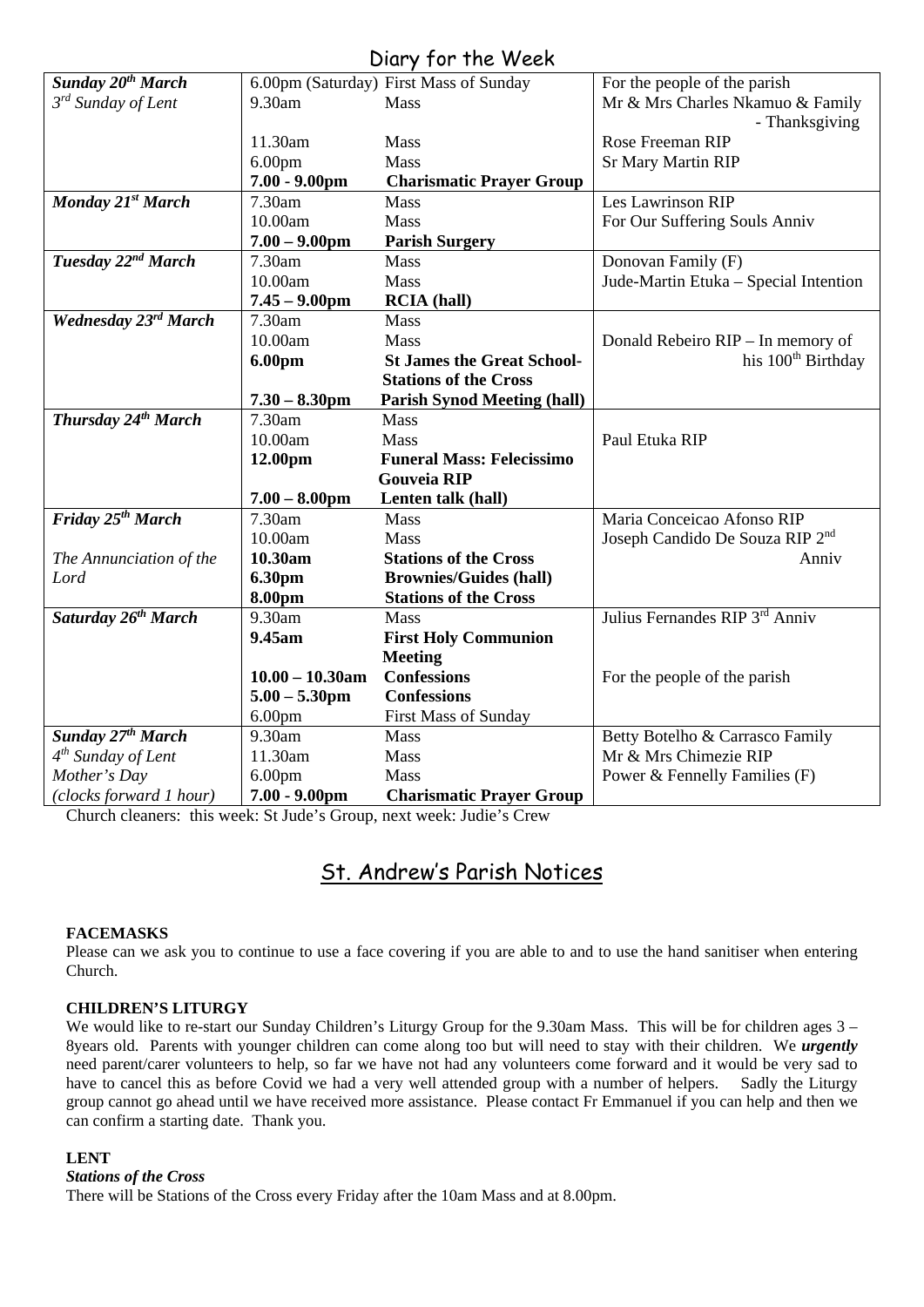#### *Lenten talks*

Fr Emmanuel is holding some short Lenten talks every Thursday which has already started and will run until  $7<sup>th</sup>$  April. Please join him in the hall from 7.00 – 8.00pm. We will be following the Journeying with Jesus programme and some of the subjects still to be covered are: On the mountain; Along the road; At table; On the cross and On the road again. Fr Emmanuel looks forward to welcoming you and sharing the Lenten talks with you all.

#### *Croydon University Hospital*

There will be Mass at 12noon in the Hospital Chapel (near the Woodcroft Entrance) every Monday during Lent. All are most welcome.

#### **GIFT AID ENVELOPES**

Your gift aid envelopes for 2022/2023 are ready for collection. This year we have halved our normal order of 200 boxes. If your current number falls within the range of 101 to 200, you will be allocated with a new number. We will write to you informing you of your new number. In previous years the average collection rate was 60% with 40% wastage. In this second year of lockdown when a few more parishioners began returning to church the uptake was 30%. Therefore 70% was destined for the recycle bin. Some parishioners have gone on to make payments online or by standing orders. There is also a contactless card reader at the entrance to the church which accepts credit or debit cards. It is extremely easy to use. Should you need assistance please ask any priest. If you are able to do so, we strongly encourage you to contribute online. This method minimises administration and provides the parish with a regular source of income. If you know you have requested a box please take responsibility and come forward to collect it. However, should you not want the box kindly let the priests know, or you may want to keep it for second collections.

The boxes are available for collection after every mass this weekend 19/20 March.

**Please remember the new envelopes must be used from 6 April 2022 which means the first weekend for use will be 10 April 2022. This will be the first envelope in your box. The date is clearly marked.**

#### **CONFIRMATION**

Bishop Paul Hendricks is coming to administer the Sacrament of Confirmation on Saturday 16th July. Sr Jennie and the catechists will be accepting requests to receive this sacrament on three consecutive weekends, i.e. after all Masses on 27th March, 3rd April and 10th April. All applicants must be in year 9 and above and prepared to give their reasons for wishing to be confirmed. Sessions will commence directly after Easter on Sunday afternoons.

#### **SYNOD MEETING**

On Wednesday  $23<sup>rd</sup>$  March,  $7.30 - 8.30$ pm in the hall, please join us for a meeting to look at the draft Southwark Diocesan Report that has been put together from all the parish reports and we are being asked to give our feedback to the Diocese by 25<sup>th</sup> March. Please do come along and give us your valuable feedback.

#### **ALTAR SERVERS**

Further to Fr Emmanuel's announcement, please can we ask our numerous Altar Servers to return to their "normal duties" of serving on the Altar.

#### **MISSIO RED BOXES**

There will be a collection of all monies on the weekend of 2/3 April. If in the meantime, you would like information on the Missio red boxes please call Savio on 07902 933534.

#### **ST DAMIEN'S GROUP**

The St Damien's group which was set up during the pandemic to do shopping for those unable to get out because they were isolating is still available to anyone who is a parishioner and needs help because they are unable to get out due to sickness. If anyone knows of someone who has become acutely ill and needs a helping hand with shopping, for a few weeks whilst they return to health, please do not hesitate to call Jane Ritchie 07999 693052.

#### **PARISH SURGERY**

We have re-started our parish surgery on Monday evenings from 7.00 – 9.00pm, term-time only. Please come along if you need to see a member of the Clergy.

#### **UKRAINE: HEEDING THE CALL OF POPE FRANCIS FOR PEACE**

We continue to pray for everyone involved in the Ukraine conflict, please keep them all in your prayers.

#### **SUNDAY COFFEE MORNINGS**

We have resumed our Sunday coffee morning in the hall after the 9.30am Mass so please do join us for a cup or two of tea/coffee. But at the moment, we do not have any helpers to offer tea/coffee after the 11.30am Mass but we would definitely like to do this if we can find some volunteers. If you are able to help, please contact Adele on 07764 944163 to let her know.